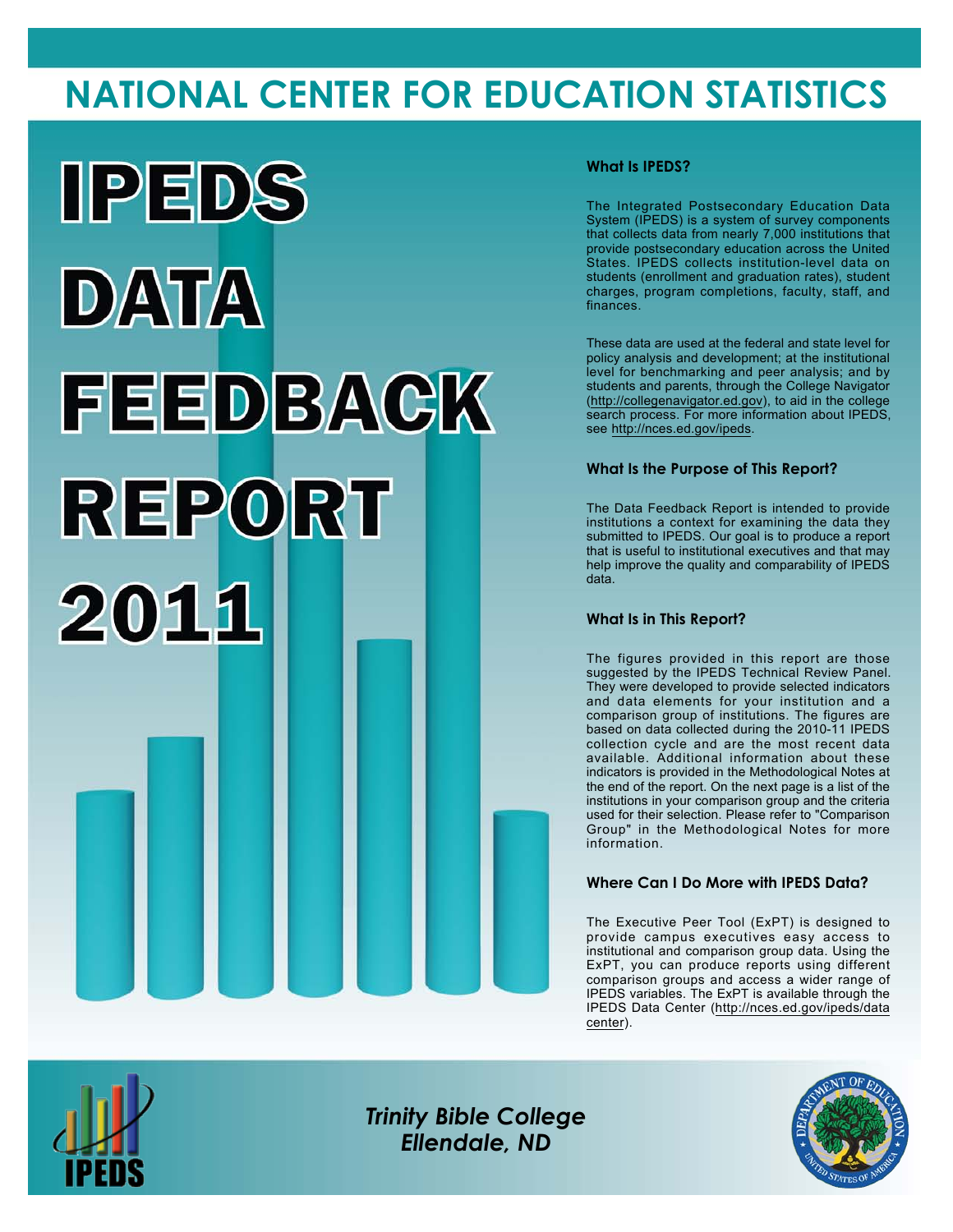# **COMPARISON GROUP**

Comparison group data are included to provide a context for interpreting your institution's statistics. If your institution did not define a Custom Comparison Group for this report by July 15, NCES selected a comparison group for you. (In this case, the characteristics used to define the comparison group appears below.) The Executive Peer Tool (ExPT)[\(http://nces.ed.gov/ipeds/datacenter/\)](http://nces.ed.gov/ipeds/datacenter/) can be used to reproduce the figures in this report using different peer groups.

The custom comparison group chosen by Trinity Bible College includes the following 30 institutions:

- Baker University (Baldwin City, KS)
- Bethany University (Scotts Valley, CA)
- Central Bible College (Springfield, MO)
- Central Christian College of the Bible (Moberly, MO)
- Christian Life College (Mount Prospect, IL)
- Crossroads College (Rochester, MN)
- Divine Word College (Epworth, IA)
- Emmaus Bible College (Dubuque, IA)
- Evangel University (Springfield, MO)
- Faith Baptist Bible College and Theological Seminary (Ankeny, IA)
- Grace Bible College (Wyoming, MI)
- Great Lakes Christian College (Lansing, MI)
- Jamestown College (Jamestown, ND)
- Kuyper College (Grand Rapids, MI)
- Manhattan Christian College (Manhattan, KS)
- Maranatha Baptist Bible College (Watertown, WI)
- Messenger College (Joplin, MO)
- Monmouth College (Monmouth, IL)
- Nebraska Christian College (Papillion, NE)
- North Central University (Minneapolis, MN)
- Oak Hills Christian College (Bemidji, MN)
- Ohio Christian University (Circleville, OH)
- Ozark Christian College (Joplin, MO)
- Rocky Mountain College (Billings, MT)
- Saint Louis Christian College (Florissant, MO)
- Southwestern Assemblies of God University (Waxahachie, TX)
- Spertus College (Chicago, IL)
- University of Mary (Bismarck, ND)
- Valley Forge Christian College (Phoenixville, PA)
- Vanguard University of Southern California (Costa Mesa, CA)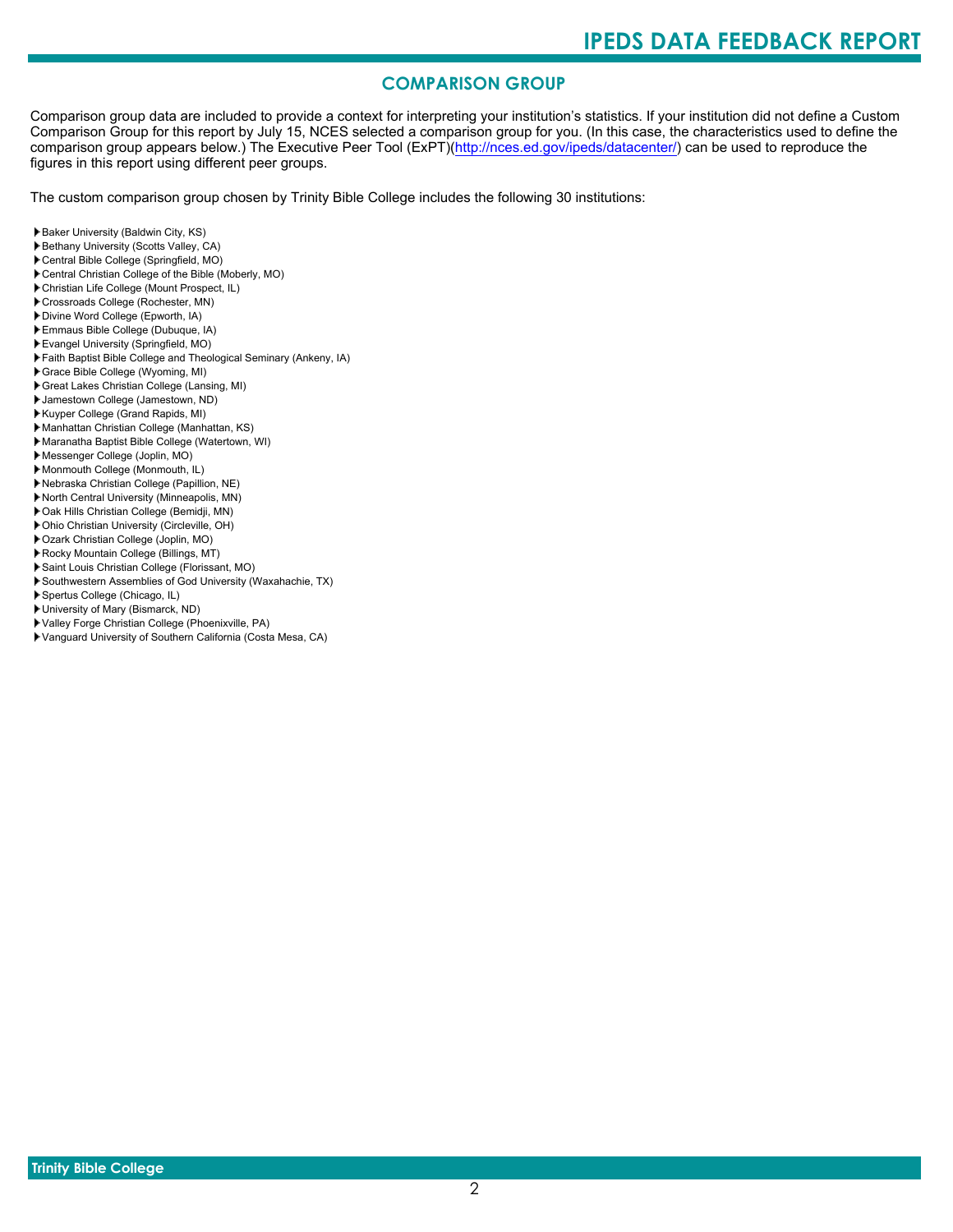#### **Figure 1. Percent of all students enrolled, by race/ethnicity and percent of students who are women: Fall 2010**



**NOTE: For this survey year, institutions were required to report race and ethnicity using the 1997 (new) Office of Management and Budget categories. For more information** about disaggregation of data by race and ethnicity, please see the Methodological Notes at the end of this report. Median values for the comparison group will not add to 100<br>percent. See "Use of Median Values for Compariso **institutions in the comparison group.**

**SOURCE: U.S. Department of Education, National Center for Education Statistics, Integrated Postsecondary Education Data System (IPEDS): Spring 2011, Fall Enrollment component.**

#### **Figure 2. Unduplicated 12-month headcount of all students and of undergraduate students (2009-10), total FTE enrollment (2009-10), and full- and part-time fall enrollment (Fall 2010)**



**NOTE: For details on calculating full-time equivalent (FTE) enrollment, see Calculating FTE in the Methodological Notes at the end of this report. Total headcount, FTE, and full- and part-time fall enrollment include both undergraduate and postbaccalaureate students, when applicable. N is the number of institutions in the comparison group.**

**SOURCE: U.S. Department of Education, National Center for Education Statistics, Integrated Postsecondary Education Data System (IPEDS): Fall 2010, 12-month Enrollment component and Spring 2011, Fall Enrollment component.**

#### **Figure 3. Number of degrees awarded, by level: 2009-10**



**NOTE: For additional information about postbaccalaureate degree levels, see the Methodology Notes. N is the number of institutions in the comparison group. SOURCE: U.S. Department of Education, National Center for Education Statistics, Integrated Postsecondary Education Data System (IPEDS): Fall 2010, Completions component.**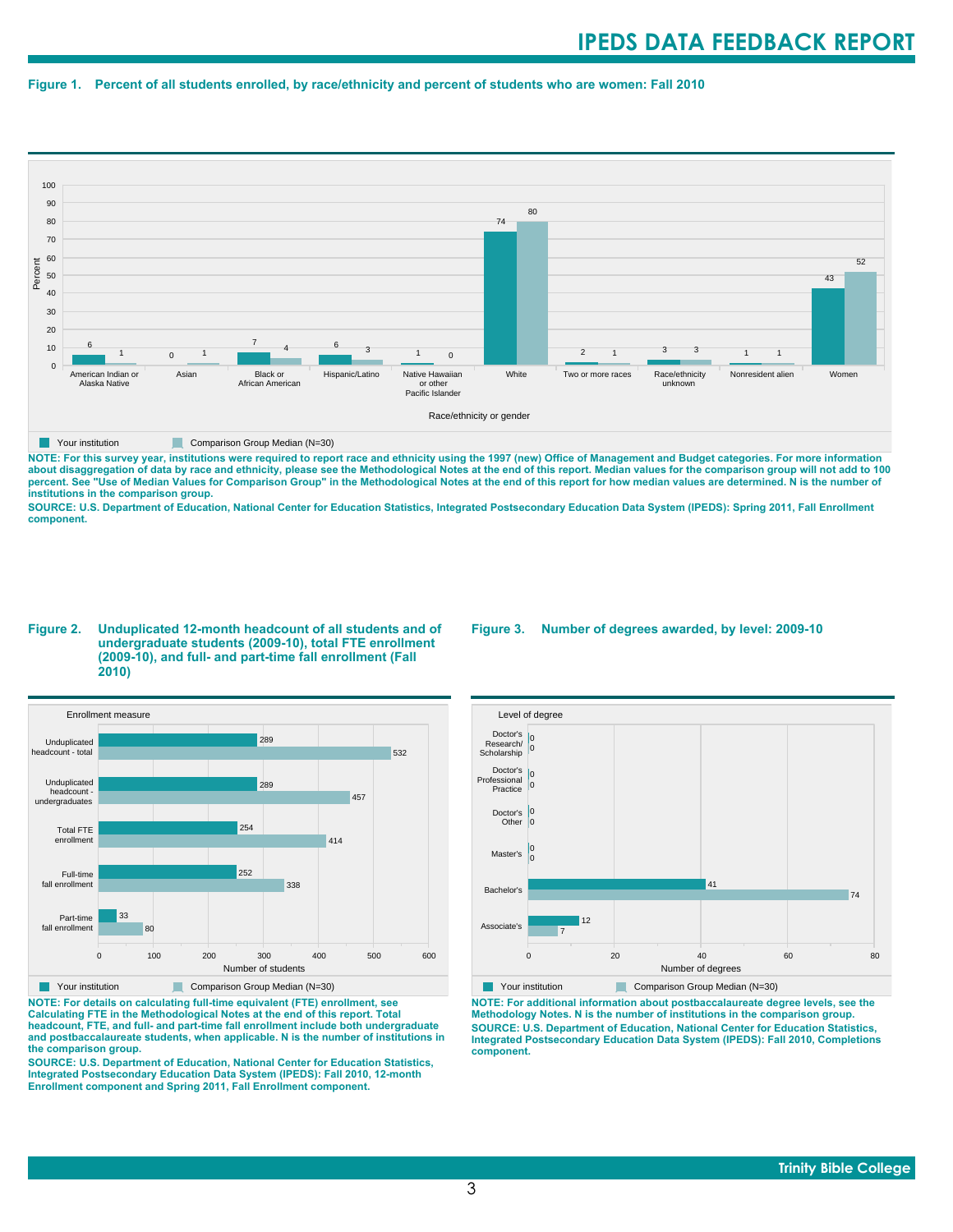**Figure 4. Academic year tuition and required fees for full-time, first-time, degree/certificate-seeking undergraduates: 2007-08--2010-11**



**NOTE: The tuition and required fees shown here are the lowest reported from the categories of in-district, in-state, and out-of-state. N is the number of institutions in the comparison group.**

**SOURCE: U.S. Department of Education, National Center for Education Statistics, Integrated Postsecondary Education Data System (IPEDS): Fall 2010, Institutional Characteristics component.**

**Figure 6. Percent of full-time, first-time degree/certificate-seeking undergraduate students who received grant or scholarship aid from the federal government, state/local government, or the institution, or loans, by type of aid: 2009-10**



**NOTE: Any grant aid above includes grant or scholarship aid from the federal government, state/local government, or the institution. Federal grants includes Pell grants and other federal grants. Any loans includes federal loans and other loans to students. For details on how students are counted for financial aid reporting, see Cohort Determination in the Methodological Notes at the end of this report. N is the number of institutions in the comparison group.**

**SOURCE: U.S. Department of Education, National Center for Education Statistics, Integrated Postsecondary Education Data System (IPEDS): Spring 2011, Student Financial Aid component.**

#### **Figure 5. Average net price of attendance for full-time, first-time, degree/certificate-seeking undergraduate students receiving grant or scholarship aid: 2007-08--2009-10**



**NOTE: Average net price is for full-time, first-time, degree/certificate-seeking undergraduate students and is generated by subtracting the average amount of federal, state/local government, and institutional grant and scholarship aid from the total cost of attendance. For public institutions, this includes only students who paid the in-state or in-district tuition rate. Total cost of attendance is the sum of published tuition and required fees, books and supplies, and the weighted average room and board and other expenses. For more information, see the Methodological Notes at the end of this report. N is the number of institutions in the comparison group.**

**SOURCE: U.S. Department of Education, National Center for Education Statistics, Integrated Postsecondary Education Data System (IPEDS): Fall 2010, Institutional Characteristics component; Spring 2011, Student Financial Aid component.**

#### **Figure 7. Average amounts of grant or scholarship aid from the federal government, state/local government, or the institution, or loans received, by full-time, first-time degree/certificate-seeking undergraduate students, by type of aid: 2009-10**



**NOTE: Any grant aid above includes grant or scholarship aid from the federal government, state/local government, or the institution. Federal grants includes Pell grants and other federal grants. Any loans includes federal loans and other loans to students. Average amounts of aid were calculated by dividing the total aid awarded by the total number of recipients in each institution. N is the number of institutions in the comparison group.**

**SOURCE: U.S. Department of Education, National Center for Education Statistics, Integrated Postsecondary Education Data System (IPEDS): Spring 2011, Student Financial Aid component.**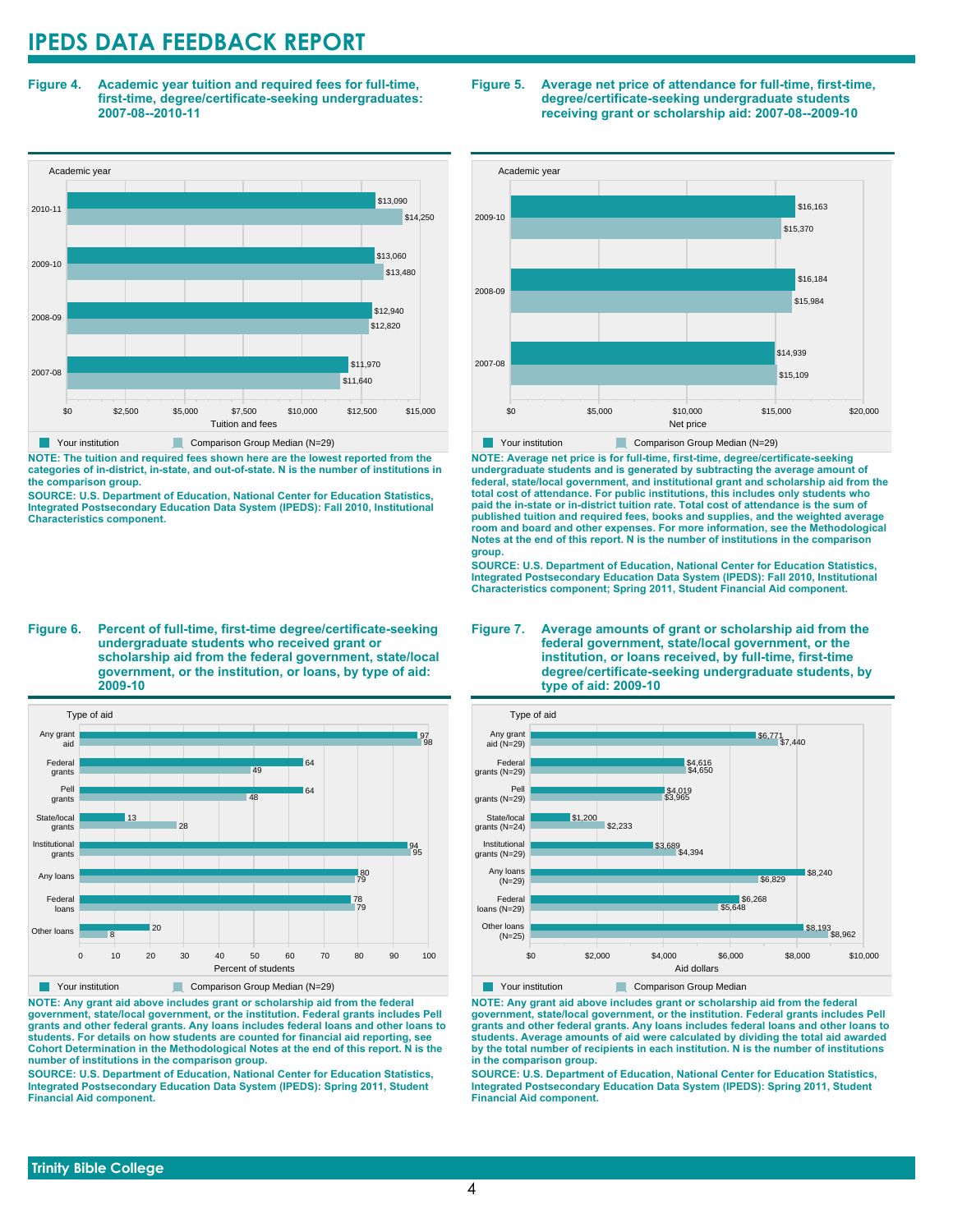**Figure 8. Percent of all undergraduates receiving aid by type of aid: 2009-10**

**Figure 9. Average amount of aid received by all undergraduates, by type of aid: 2009-10**



**NOTE: Any grant aid above includes grant or scholarship aid from the federal government, state/local government, the institution, or other sources. Federal loans includes only federal loans to students. N is the number of institutions in the comparison group.**

**SOURCE: U.S. Department of Education, National Center for Education Statistics, Integrated Postsecondary Education Data System (IPEDS): Spring 2011, Student Financial Aid component.**



**NOTE: Any grant aid above includes grant or scholarship aid from the federal government, state/local government, the institution, or other sources. Federal loans includes federal loans to students. Average amounts of aid were calculated by dividing the total aid awarded by the total number of recipients in each institution. N is the number of institutions in the comparison group.**

**SOURCE: U.S. Department of Education, National Center for Education Statistics, Integrated Postsecondary Education Data System (IPEDS): Spring 2011, Student Financial Aid component.**

#### **Figure 10. Graduation rate and transfer-out rate (2004 cohort); graduation rate cohort as a percent of total entering students and retention rates of first-time students (Fall 2010)**



**NOTE: Graduation rate cohort includes all full-time, first-time, degree/certificateseeking undergraduate students. Entering class includes all students coming to the institution for the first time. Only institutions with a mission to prepare students to transfer are required to report transfers out. Graduation and transfer-out rates are the Student Right-to-Know rates. Retention rates are measured from the fall of first enrollment to the following fall. 4-yr institutions report retention rates for students seeking a bachelor's degree. Median values for the comparison group will not add to 100 percent. N is the number of institutions in the comparison group.**

**SOURCE: U.S. Department of Education, National Center for Education Statistics, Integrated Postsecondary Education Data System (IPEDS): Spring 2011, Graduation Rates component and Fall Enrollment component.**

#### **Figure 11. Bachelor's degree graduation rates of full-time, first-time, degree/certificate-seeking undergraduates within 4 years, 6 years, and 8 years: 2002 cohort**



**NOTE: The 6-year graduation rate is the Student Right-to-Know (SRK) rate; the 4 and 8-year rates are calculated using the same methodology. For more information see the Methodological Notes at the end of the report. N is the number of institutions in the comparison group.**

**SOURCE: U.S. Department of Education, National Center for Education Statistics, Integrated Postsecondary Education Data System (IPEDS): Spring 2011, 200% Graduation Rates component.**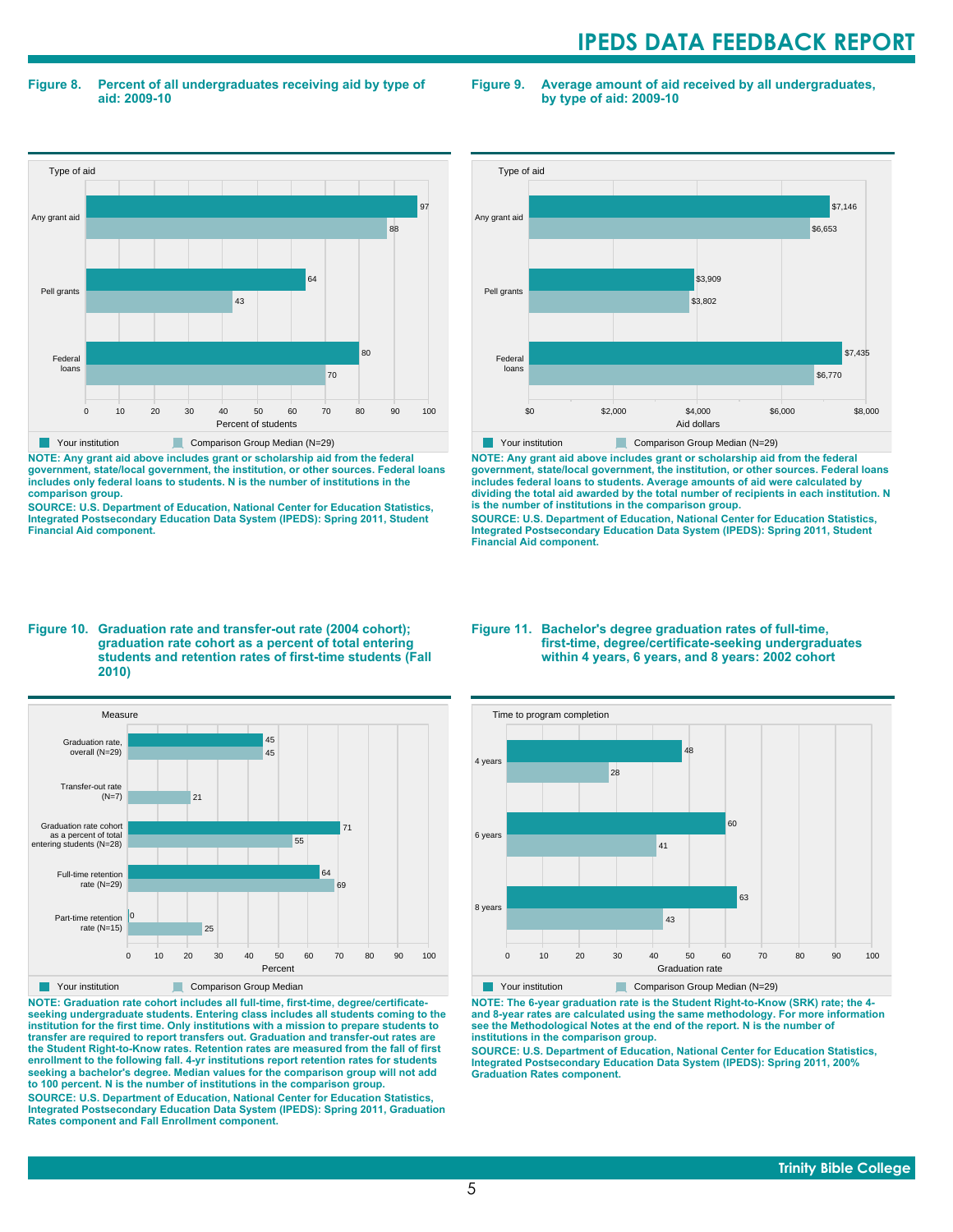### **Figure 12. Full-time equivalent staff, by assigned position: Fall 2010**

#### **Staff category** 0 5 10 15 20 25 30 Number of staff Non-professional Other professional (support/service) Executive/ administrative/ managerial Instruction/ research/ public service  $\overline{21}$ 16 14  $20$ 12 8 28 15 Your institution Comparison Group Median (N=30)

**NOTE: Graduate assistants are not included in this figure. For information on the calculation of FTE of staff, see the Methodological Notes. N is the number of institutions in the comparison group.**

**SOURCE: U.S. Department of Education, National Center for Education Statistics, Integrated Postsecondary Education Data System (IPEDS): Winter 2010-11, Human Resources component.**

#### **Figure 13. Average salaries of full-time instructional staff equated to 9-month contracts, by academic rank: Academic year 2010-11**



**NOTE: Average full-time instructional staff salaries for 11/12-month contracts were equated to 9-month average salaries by multiplying the 11/12-month salary by .8182. Salaries based on less than 9-month contracts are not included. Medical school salaries are not included. N is the number of institutions in the comparison group. Medians are not reported for comparison groups with less than three values. SOURCE: U.S. Department of Education, National Center for Education Statistics, Integrated Postsecondary Education Data System (IPEDS): Winter 2010-11, Human Resources component.**

#### **Figure 14. Percent distribution of core revenues, by source: Fiscal year 2010**



**NOTE: The comparison group median is based on those members of the comparison group that report finance data using the same accounting standards as the comparison institution. For a detailed definition of core revenues, see the Methodological Notes. N is the number of institutions in the comparison group. SOURCE: U.S. Department of Education, National Center for Education Statistics, Integrated Postsecondary Education Data System (IPEDS): Spring 2011, Finance component.**

#### **Figure 15. Core expenses per FTE enrollment, by function: Fiscal year 2010**



**Your institution** Comparison Group Median (N=30) **NOTE: The comparison group median is based on those members of the comparison group that report finance data using the same accounting standards as the comparison institution. Expenses per full-time equivalent (FTE) enrollment, particularly instruction, may be inflated because finance data includes all core expenses while FTE reflects credit activity only. For details on calculating FTE enrollment and a detailed definition of core expenses, see the Methodological Notes. N is the number of institutions in the comparison group. SOURCE: U.S. Department of Education, National Center for Education Statistics, Integrated Postsecondary Education Data System (IPEDS): Fall 2010, 12-month Enrollment component and Spring 2011, Finance component.**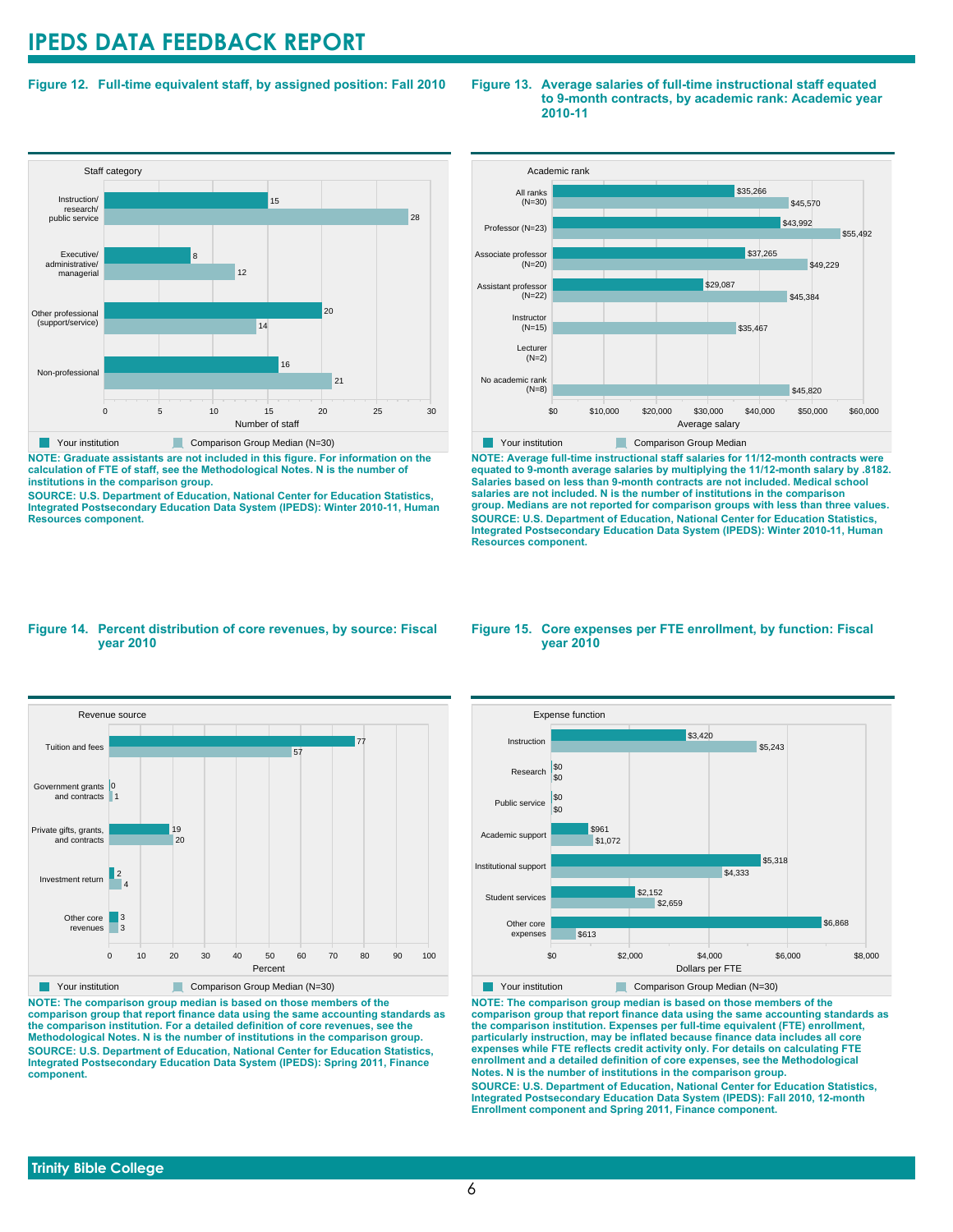## **METHODOLOGICAL NOTES**

#### **Overview**

This report is based on data supplied by institutions to IPEDS during the 2010-11 survey year. Response rates exceeded 99 percent for most surveys. Detailed response tables are included in IPEDS First Look reports, which can be found at [http://nces.ed.gov/pubsearch/getpubcats.asp?sid=010.](http://nces.ed.gov/pubsearch/getpubcats.asp?sid=010)

#### **Use of Median Values for Comparison Group**

The value for the comparison institution is compared to the median value for the comparison group for each statistic included in the figure. If more than one statistic is presented in a figure, the median values are determined separately for each indicator or statistic. Medians are not reported for comparison groups with less than three values. Where percentage distributions are presented, median values may not add to 100 percent. Through the ExPT, users have access to all of the data used to create the figures included in this report.

#### **Missing Statistics**

If a statistic is not reported for your institution, the omission indicates that the statistic is not relevant to your institution and the data were not collected. As such, not all notes listed below may be applicable to your report.

#### **Use of Imputed Data**

All IPEDS data are subject to imputation for total (institutional) and partial (item) nonresponse. If necessary, imputed values were used to prepare your report.

#### **Data Confidentiality**

IPEDS data are not collected under a pledge of confidentiality.

#### **Disaggregation of Data by Race/Ethnicity**

When applicable, some statistics are disaggregated by race/ethnicity. Data disaggregated by race/ethnicity have been reported using the 1997 (new) Office of Management and Budget categories. Detailed information about the recent race/ethnicity changes can be found at <http://nces.ed.gov/ipeds/reic/resource.asp>.

#### **Postbaccalaureate Degree Categories**

The use of new postbaccalaureate degree categories was mandatory in the 2010-11 collection year. These categories are: doctor's degreeresearch/scholarship, doctor's degree-professional practice, and doctor's degree-other. (The first-professional degree and certificate categories and the single doctor's degree category have been eliminated.)

#### **Cohort Determination for Reporting Student Financial Aid and Graduation Rates**

Student cohorts for reporting Student Financial Aid and Graduation Rates data are based on the reporting type of the institution. For institutions that report based on an academic year (those operating on standard academic terms), student counts and cohorts are based on fall term data. Student counts and cohorts for program reporters (those that do not operate on standard academic terms) are based on unduplicated counts of students enrolled during a full 12-month period.

#### **Description of Statistics Used in the Figures**

#### *Average Institutional Net Price*

Average net price is calculated for full-time, first-time degree/certificateseeking undergraduates who were awarded grant or scholarship aid from the federal government, state/local government, or the institution anytime during the full aid year. For public institutions, this includes only students who paid the in-state or in-district tuition rate. Other sources of grant aid are excluded. Average net price is generated by subtracting the average amount of federal, state/local government, and institutional grant and scholarship aid from the total cost of attendance. Total cost of attendance is the sum of published tuition and required fees, books and supplies, and the weighted average room and board and other expenses.

For the purpose of the IPEDS reporting, aid received refers to financial aid that was awarded to, and accepted by, a student. This amount may differ from the aid amount that is disbursed to a student.

#### *Core Expenses*

Core expenses include expenses for instruction, research, public service, academic support, institutional support, student services, scholarships and fellowships (reported under FASB standards as net grant aid to students), and other expenses. Expenses for operation and maintenance of plant, depreciation, and interest are allocated to each of the other functions. Core expenses exclude expenses for auxiliary enterprises (e.g., bookstores, dormitories), hospitals, and independent operations.

#### *Core Revenues*

Core revenues for public institutions reporting under GASB standards include tuition and fees; government appropriations (federal, state, and local); government grants and contracts; private gifts, grants, and contracts; sales and services of educational activities; investment income; other operating and non-operating sources; and other revenues and additions (capital appropriations and grants and additions to permanent endowments). Core revenues for private, not-for-profit institutions (and a small number of public institutions) reporting under FASB include tuition and fees; government appropriations (federal, state, and local); government grants and contracts; private gifts, grants, and contracts (including contributions from affiliated entities); investment return; sales and services of educational activities; and other sources. Core revenues for private, for-profit institutions reporting under FASB standards include tuition and fees; government appropriations (federal, state, and local); government grants and contracts; private grants and contracts; net investment income; sales and services of educational activities; and other sources. In general, core revenues exclude revenues from auxiliary enterprises (e.g., bookstores, dormitories), hospitals, and independent operations.